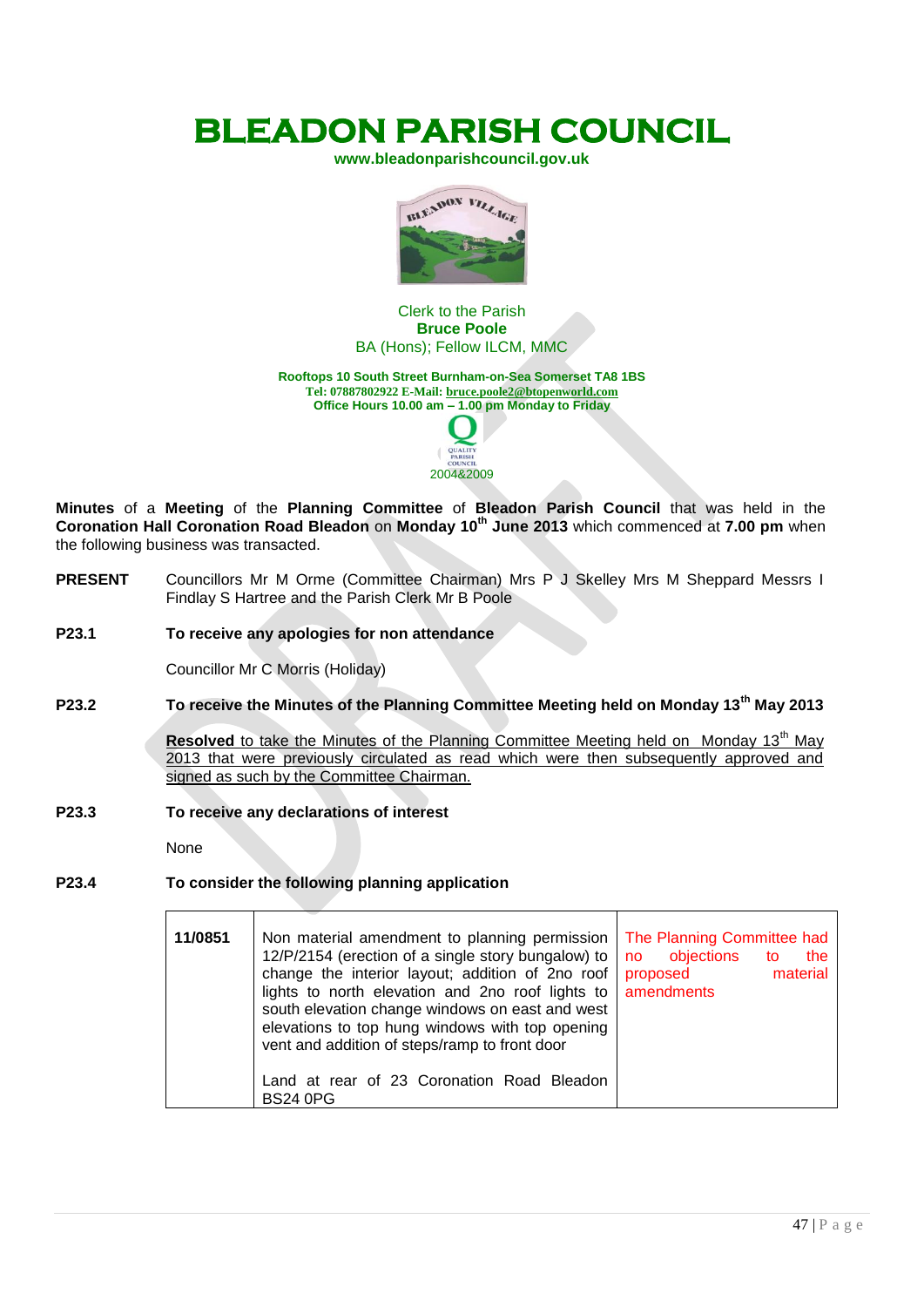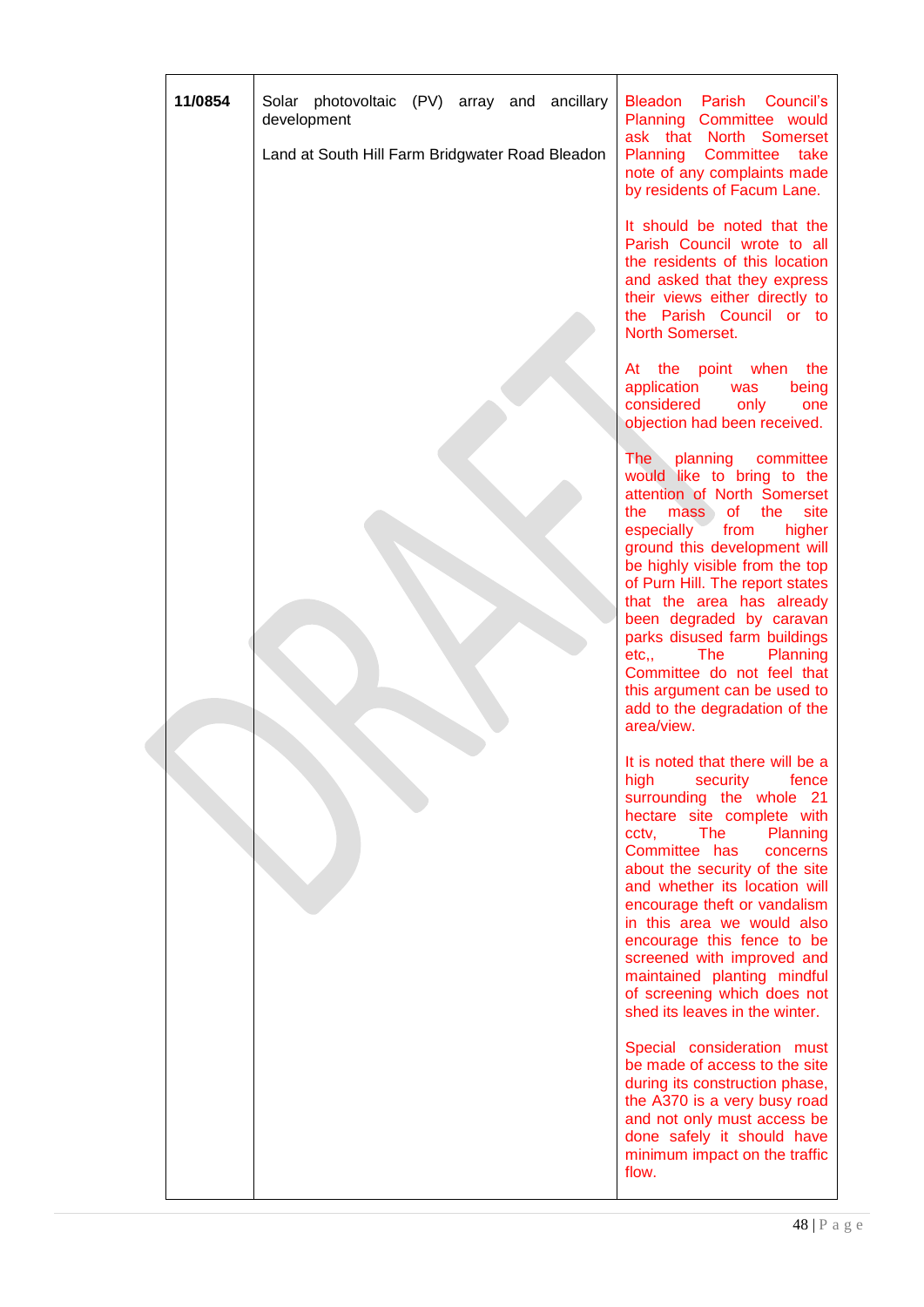

# **P23.5 To receive an update on the following outstanding applications**

## **P23.6 To review the following enforcement cases**

| 11/0618<br><b>Unauthorised Stables</b><br>Field at Wayacre Drove | Planning<br>Application<br>٠<br>Removal of some buildings<br>requested |
|------------------------------------------------------------------|------------------------------------------------------------------------|
|------------------------------------------------------------------|------------------------------------------------------------------------|

| 12/0001 | Unauthorised car breaking<br>Wayacre Drove Bleadon | investigations<br><b>On</b><br>going<br>taking place |
|---------|----------------------------------------------------|------------------------------------------------------|
|         |                                                    |                                                      |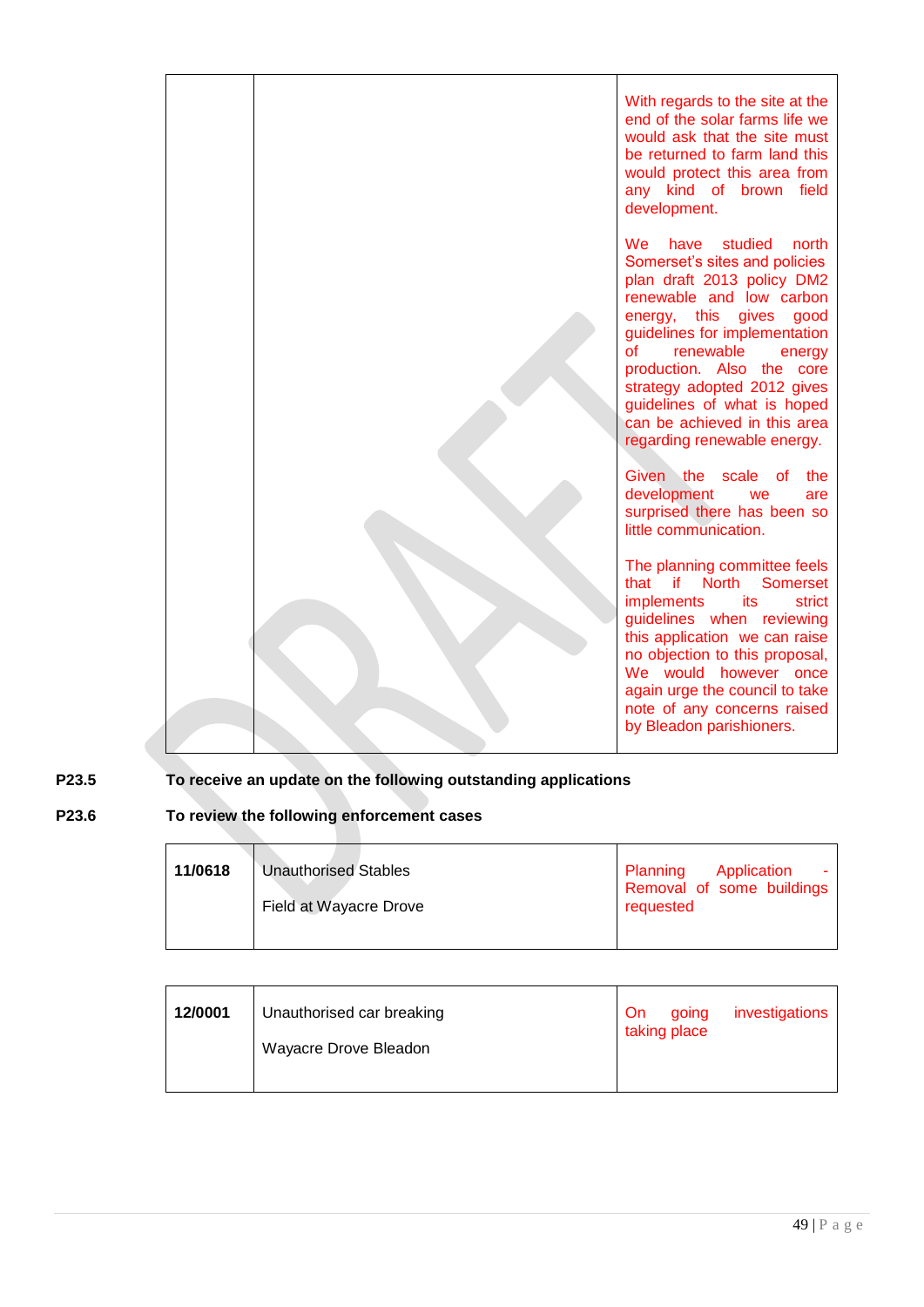| 12/0046 | Breach of conditions – New Gateway & Hedge   Enforcement Notice Served<br>Removed |  |
|---------|-----------------------------------------------------------------------------------|--|
|         | Hyspotte Hillcote Bleadon BS24 9JU                                                |  |

| 12/0414 | Breach of conditions 3 & 4 of 11/1185 | New Application Received -<br>breach<br>considering |  |
|---------|---------------------------------------|-----------------------------------------------------|--|
|         | Grenofen Roman Road Bleadon           | condition note                                      |  |
|         |                                       |                                                     |  |

| 12/0551 | Breach of conditions - 02/2241<br>Barn 3 Lake Farm Shiplate Road Bleadon | Not built in accordance with<br>approved plans - enquiries<br>on going - meeting now<br>arranged |
|---------|--------------------------------------------------------------------------|--------------------------------------------------------------------------------------------------|
|         |                                                                          |                                                                                                  |

| 12/0627 | Caravan placed in field and being used | Planning<br>Application<br>requested |
|---------|----------------------------------------|--------------------------------------|
|         | Field adjacent to The Barton Bleadon   |                                      |
|         |                                        |                                      |

| 13/0005 | Mobile<br>Homes<br>in.<br>permanent<br>occupation | residential   Meeting with agent arranged |
|---------|---------------------------------------------------|-------------------------------------------|
|         | Purn Holiday Park Bridgwater Road Bleadon         |                                           |
|         |                                                   |                                           |

| 13/0040 | New access created?                    | Minor material amendment - |
|---------|----------------------------------------|----------------------------|
|         | Bleadon Golf Course Roman Road Bleadon | to be submitted soon       |

| 13/0135 | Unauthorised waste material | Ongoing investigations -                                                    |
|---------|-----------------------------|-----------------------------------------------------------------------------|
|         | Land at Accommodation Road  | monitoring site to assess<br>whether additional material<br>being deposited |

| 13/0216 | Unauthorised Works – hard standing built with   Undergoing investigation<br>conservatory on the area |  |
|---------|------------------------------------------------------------------------------------------------------|--|
|         | Fakenham Lane Bridgwater Road Bleadon                                                                |  |

| 13/0245 | Breach of Conditions - Car Park being enlarged | Undergoing investigation |
|---------|------------------------------------------------|--------------------------|
|         | Bleadon Hill Golf Club Roman Road Bleadon      |                          |